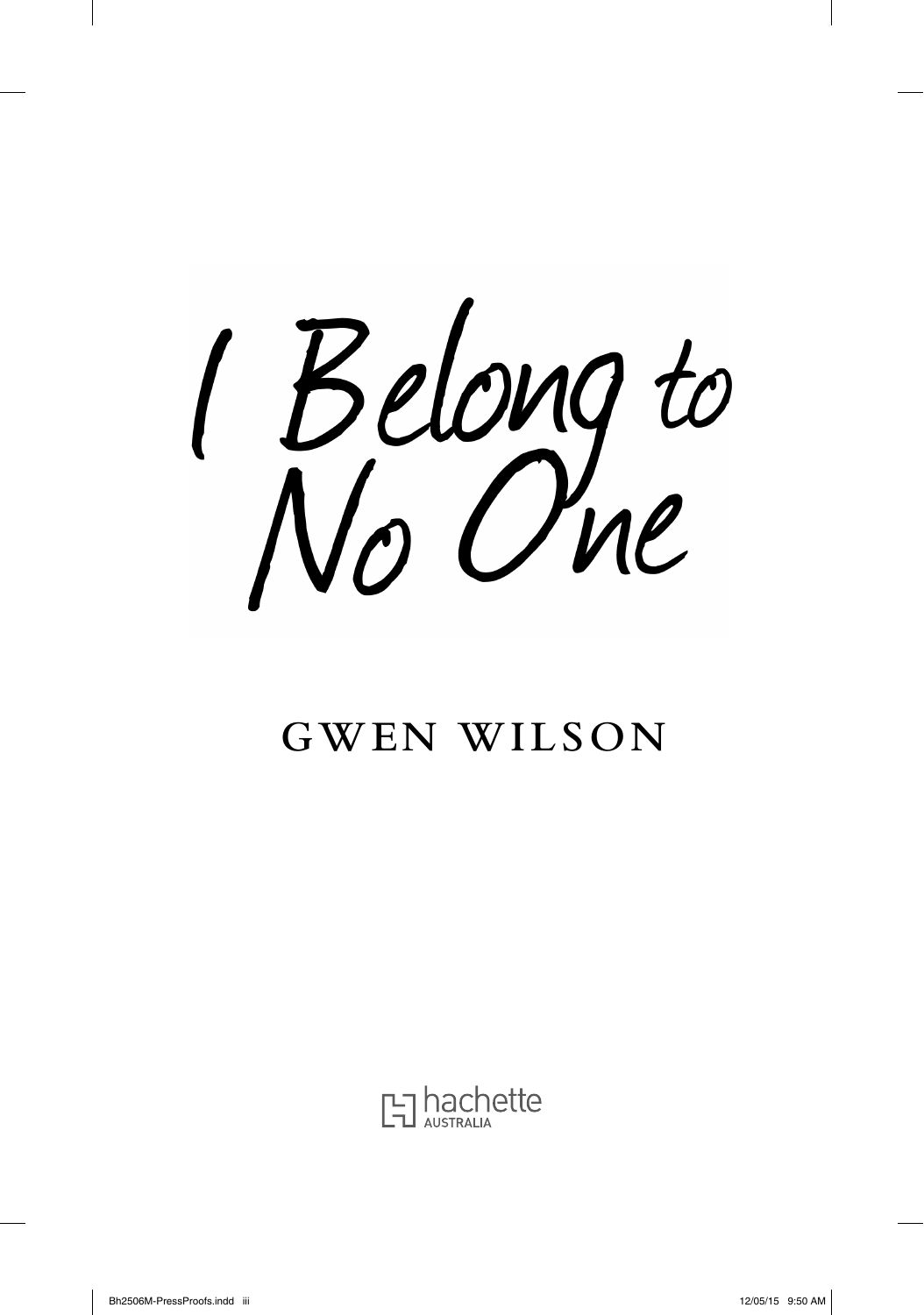## PART ONE

Motherless Daughter

1955–1971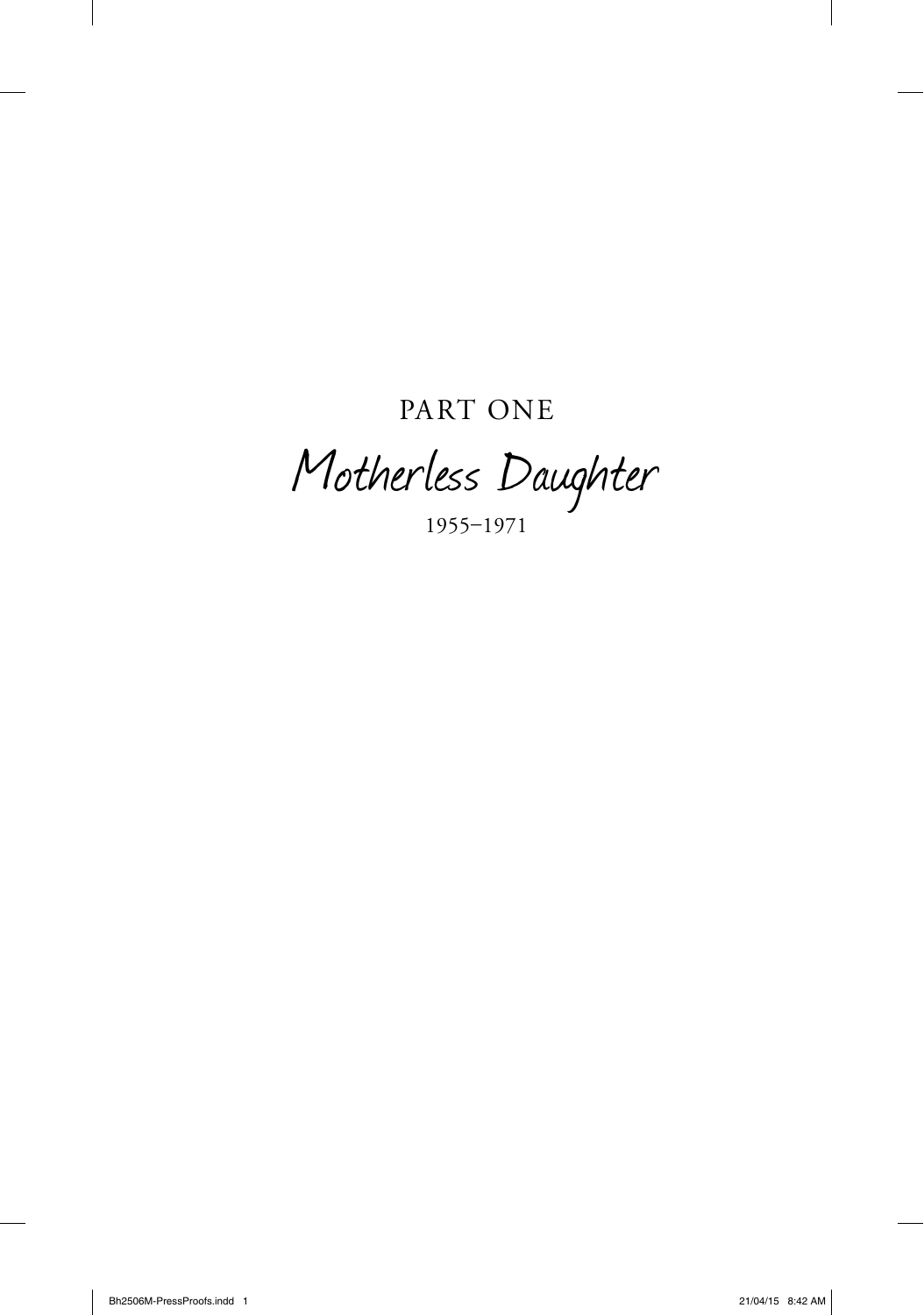*I feel myself drift away from my body, in that space between wakefulness and sleep. I drift up to the ceiling and I float, unable to control my path, bumping into walls and ceiling and corners of the room. Disconnected from what I see below, I am just an observer. Interested, but not involved. My tiny body is curled in the bed below, and I know it is mine, but in that moment I feel as if I'm somewhere else. Mum steps into the room, arms cradling some freshly ironed clothes, and passes soundlessly to the baby-sized wardrobe wedged in the niche between the fireplace and the wall. I watch her as she opens a drawer and carefully places the folded items inside, smoothing them down and sliding the drawer closed again with methodical movements.*

*So* there *you are, Mum.*

*So, there* was *a time when I knew you. In that time before I could talk, maybe before I was three years old. You wrote to my father that I didn't speak until that age. You were worried for me, but I didn't know it then. It was something revealed to me much, much later when you gave me Dad's replies.*

*Before I could talk I often left my body, but I never left the room that held my bed – perhaps I couldn't. Up there I had no strength, no use of*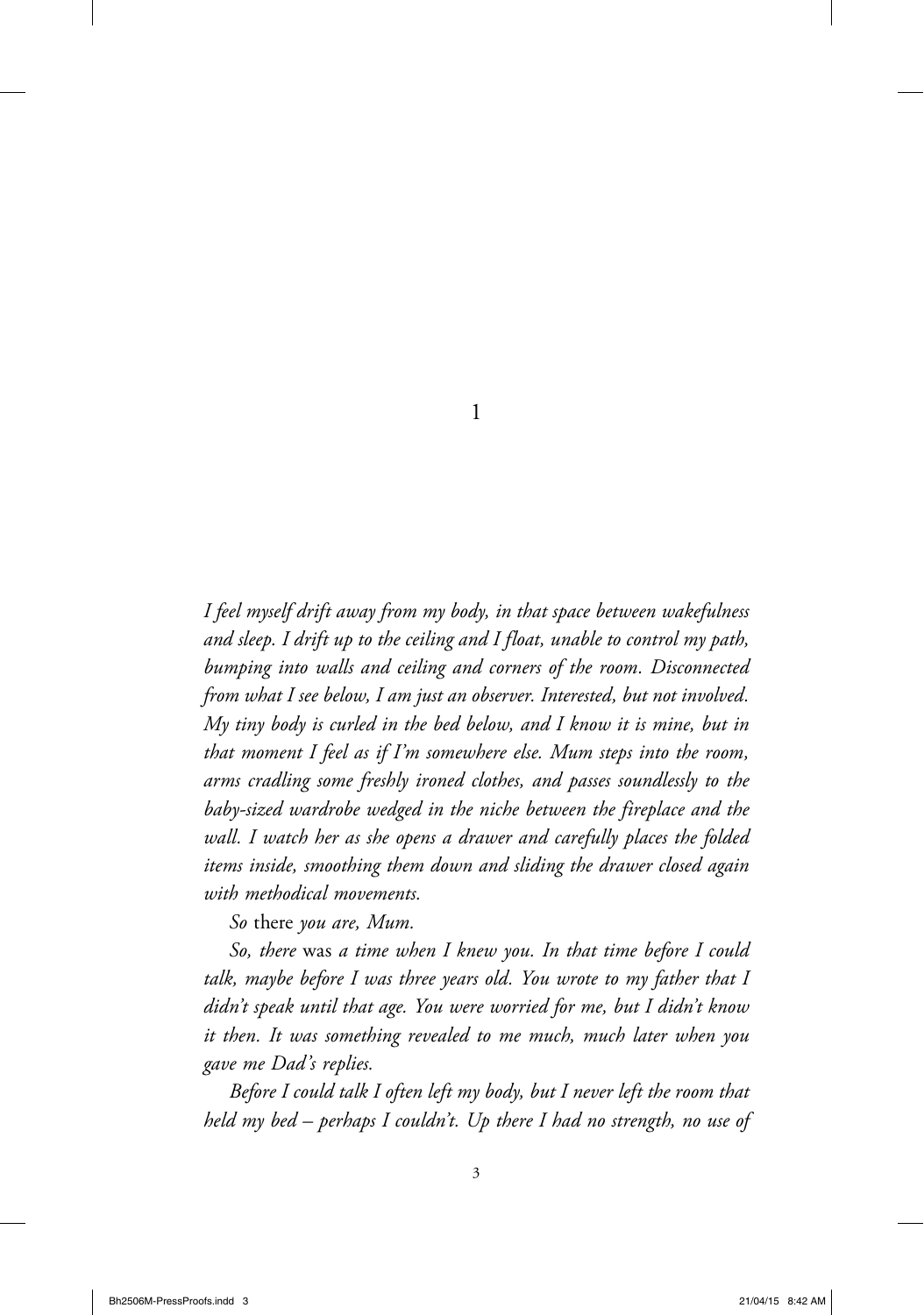*my arms and legs. I couldn't walk or crawl through the air, or choose in which direction to go. I surrendered to hovering, never straying too far from my form lying motionless in the bed below.*

*My rational mind tells me this must be a false memory. It sounds weird even to me. I know it shouldn't be possible, and yet it persists there in the recesses of my mind. Something from long ago, something that was true then, and is still true to me today.*

*•*

This narrative is one part of the tapestry of my life. I have told it as factually as possible, yet I know that not every detail will be precise. It is recorded in the way I remember it in the fibres of my being. Those who wove my threads may remember an event or a conversation in a different time and place, or have a different interpretation of their meaning or significance.

*It smells of damp earth underneath the house. The odour permeates my skin and invades my nostrils. I like it down here. I like the secret nature of it. Underneath the house is an otherworldly place, a house within a house, sealed from the outside world by its bricked-in walls and sagging wooden doors tugged shut behind me.*

*•*

*Above, the house is quiet. There are no sounds of television or people. There* is *Mum.*

*Mum, lying in a motionless trance on her bed in the front room. She seems so far away. Even if I crawled commando-style, I could not reach the underneath of her room. There, at the front of the house, the floor is almost level with the ground. Here, at the back, I stand upright, to my full six-year-old height, and I can breathe in the smell. I stand in the gloom and soak up the mustiness around me. The silence, only broken by my breath echoing in a rhythmic timelessness, presses against my ears. Waiting, listening, being.*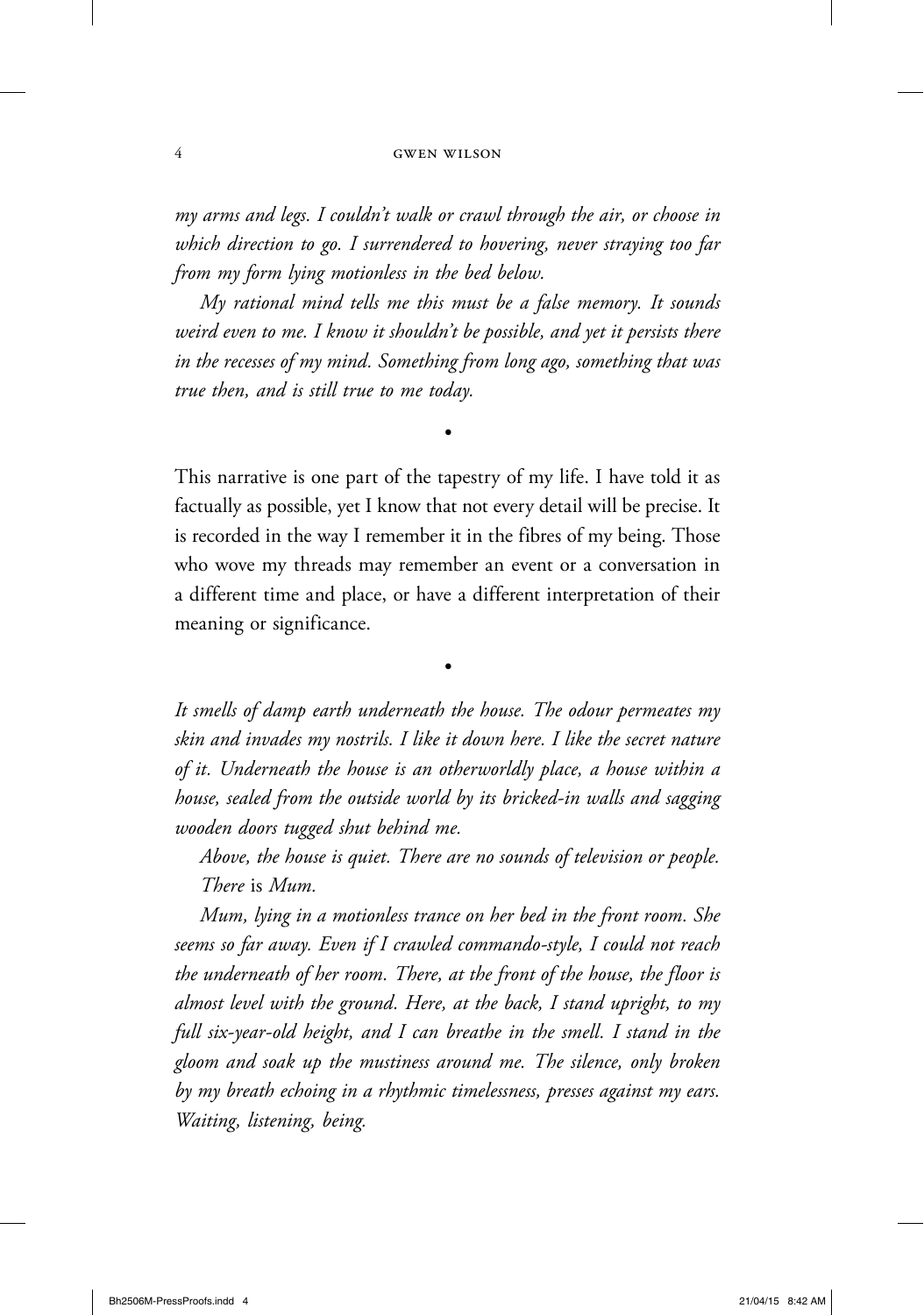*•*

Memories of my mother are always like this, perceived from a distance and loaded with a sense of detachment and inertia, even though I know she was once a busy, functioning person. Before me. In the days before my existence. In the days when she lived at Lavender Bay with her mother and her sister, and with my brother Steve and his cousins. 'Our cousins,' I correct myself. In the days before we came to live in Old Guildford. In the days before she was cast adrift to the isolated nothingness of her new location, burdened with a nineyear-old son, a baby daughter and a shabby old house she couldn't possibly look after*.*

'She has a lot on her plate,' the neighbours used to say. 'Imagine bringing up two children on your own and the girl just a baby? How she copes in that old house, what with going to work and all . . .'

They said the house was jerry-built. I knew what it meant. The house was cobbled together from scraps of timber, fibro and Masonite – bits other people threw away. Our roof was not terracotta tiles like the others in the street. It was tin. Corrugated iron, they called it. When the sun beat down, the heat spread through each room like an oven. We gasped and baked and prayed for a Southerly Buster. We knew it would come in the evening: we could smell its approach. It roared up the hill from the bottom of the street, and found us perched at the corner, wilting. As it rushed towards the south-facing window, I ran to open the front door opposite. The wind raged through, dragging the accumulated hot air away with it.

'Hot air rises, cool air drops,' Steve told me. 'That's why they put in sash windows. They open at the top and bottom and drag the air in and out, around and around.'

That was hard for me to understand. My brother was nine years older, and he knew so much more than I did.

Winter felt different. The tin roof carried cold air into every corner of the house. Draughts whipped around the gaps in the walls and the